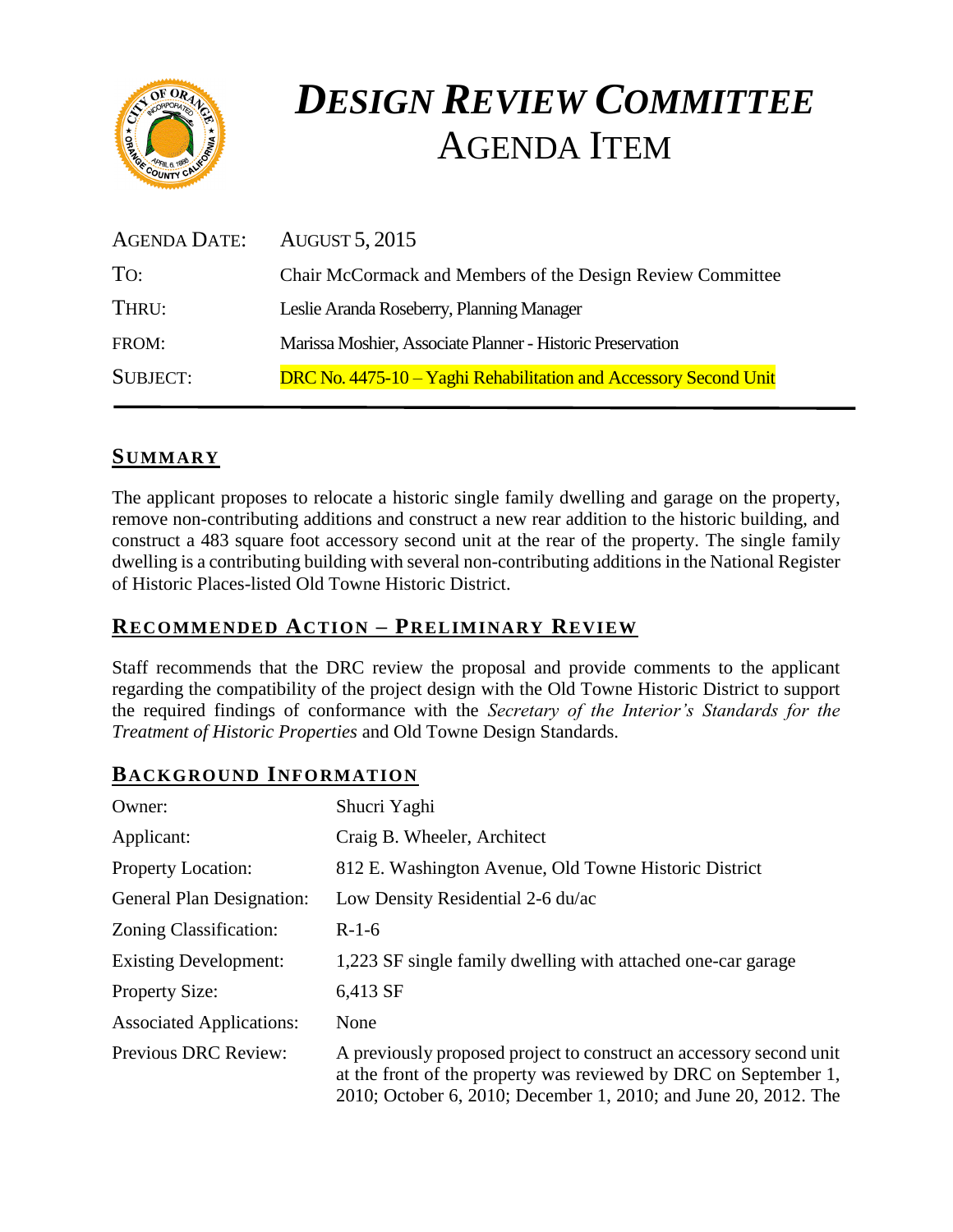DRC continued the project and requested additional information on the status of the existing building as a contributor to the Old Towne Historic District.

# **PUB LIC NOTICE**

No Public Notice was required for this project.

## **PROJECT DESCRIP TION**

Major project components include:

- **Historic residence.** The applicant proposes to relocate the existing vernacular building to a 20 foot front yard setback. One tree will be removed to accommodate the new location of the building. As part of the relocation, the non-contributing rear addition, consisting of a bedroom and utility room, will be removed. A new addition with a bedroom, bathroom, and attached single car garage will be constructed at the rear of the building. The total square footage of the building will be 1,263 with removal of the non-contributing additions and construction of the new rear addition. This is 40 square feet larger than the existing building.
- **Garage.** The existing attached garage will be separated from the dwelling and relocated to the rear of the property, south of its existing location. The existing driveway will be extended to meet the new location of the garage. A small rear addition, extending the existing roof and walls, will be constructed on the garage to allow it to more easily park a vehicle.
- **New accessory second unit.** The new accessory second unit will be located at the rear of the property, behind the contributing building. The building has a simple design, reflecting the minimal and utilitarian design elements of the historic building. It is clad in wood siding with a 4 inch exposure. The proposed windows are double-hung wood windows clad with aluminum. The small front stoop is covered with a simple gable roof supported by wood posts. The gable end contains a small Craftsman style vent at the front elevation. One uncovered parking space will be provided between the two dwellings to meet the code requirements related to parking for construction of an accessory second unit.

# **EXISTING SITE AND PROJECT BACKGROUND**

The existing site is developed with a 1,223 square foot single family dwelling and attached one car garage, set back from the front property line by approximately 66 feet. The building is a small vernacular house with several different styles of wood siding and wood windows. The roof at the street-facing elevation consists primarily of a simple side gable with exposed rafters. The garage with a front gable roof on the east side of the property is connected to the house through a small hyphen with a shed roof that contains the kitchen.

The building was not evaluated as a historic resource in 1991 when AEGIS completed a survey of the potential Old Towne Historic District. The building was identified as a contributor to the Old Towne Historic District in the 1997 nomination of the district to the National Register of Historic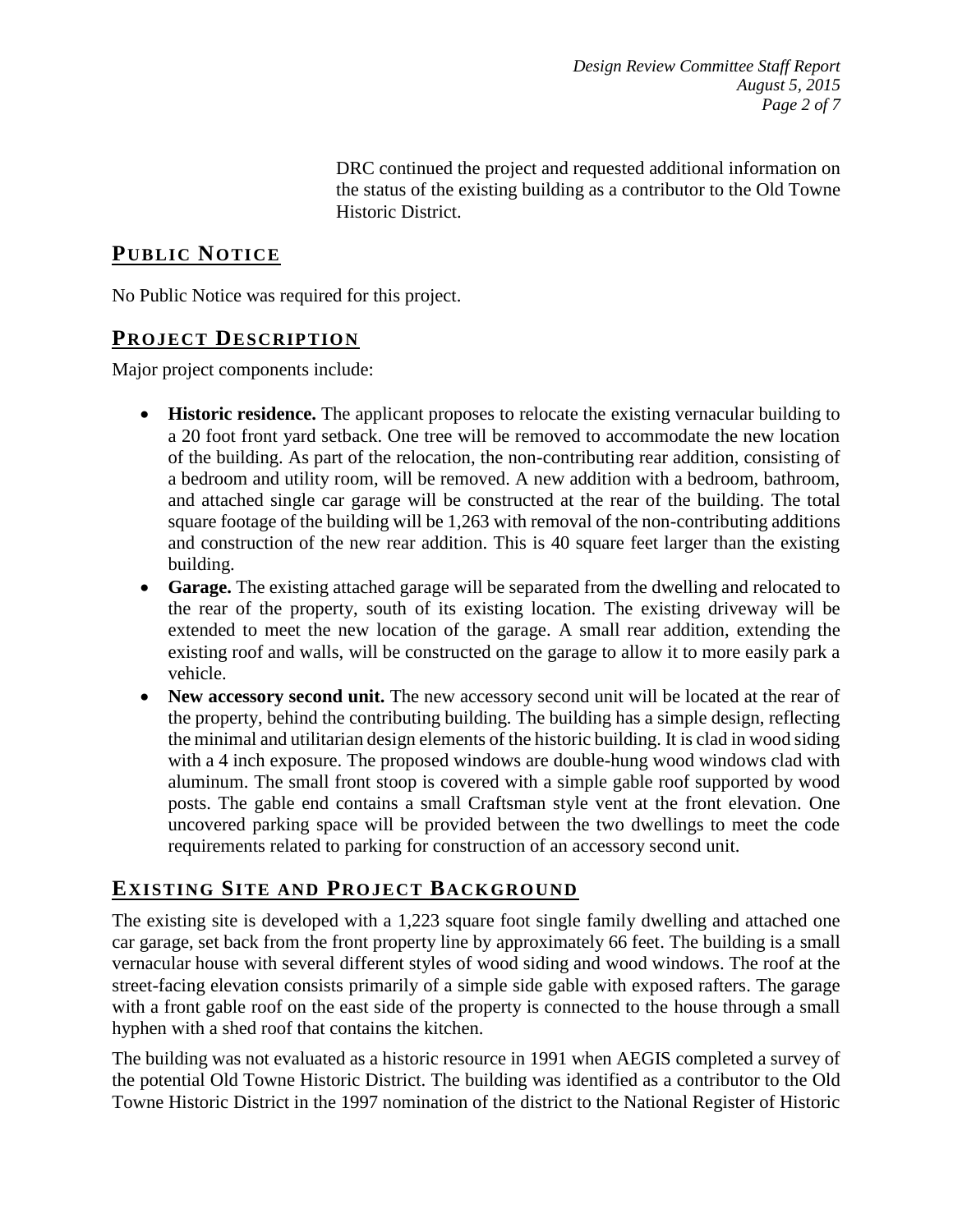Places. In the City's 2005 Historic Resources Survey Update, the building was re-evaluated and status code "1D" was confirmed, identifying the building as a contributor to the National Registerlisted Historic District.

In 2010, the applicant submitted a proposal to construct a small addition to the existing building and a new accessory second unit at the front of the property. The project was reviewed by the DRC on September 1, 2010; October 6, 2010; December 1, 2010; and June 20, 2012. At these meetings, the DRC requested additional information on the status of the existing building as a contributor to the Historic District. The applicant engaged Cynthia Ward, a historic preservation consultant, to prepare a report on whether the building should be considered a contributing resource to the Old Towne Historic District. Ms. Ward provided a report finding that the building should be reclassified as a non-contributor to the National Register-listed Historic District, due to "inappropriate remodeling, resulting in an irregular plan" (Attachment 5: Historic Resource Assessment – 812 E Washington Avenue). At the time, staff concurred with the report findings and presented the project to the DRC as infill construction on a property containing a noncontributing building. The DRC ultimately continued the project because the Committee found that it was unable to make the required findings related to conformance with the *Secretary's Standards* without additional information on the status of the existing building.

In 2014, the applicant submitted this revised project to relocate the existing residence to the front of the property and construct a new accessory second unit at the rear. When the revised project was submitted, staff reviewed the previous documentation provided by the applicant, visited the property, and reviewed available aerial photographs and Sanborn Fire Insurance maps. Based on this information, staff's recommendation to the DRC is that the existing building was constructed within the Old Towne Historic District's period of significance (1888-1940) and retains sufficient integrity to be considered a contributor to the Historic District. However, the rear portion of the building and the attachment between the house and garage appears to have been constructed after 1940, and staff recommends that the DRC consider these elements to be non-contributing features of the property.

The original dwelling appears to have consisted of the northwest section of the existing building under the side gable roof, now serving as the dining and living rooms, and totaling approximately 320 square feet. The 1922 Sanborn Fire Insurance map shows a small dwelling of approximately that size at the rear of the property. A Building Description form from the Orange County Office of the Assessor, created in 1929 and updated in 1936, states that the property contained a one-story cottage, built in 1922 with additions in 1935. The building had wood siding with a composition roof and totaled approximately 664 square feet in 1936. This area appears to correspond roughly to the area of the house today consisting of the living room, dining room, bathroom and a portion of one bedroom, based on the configuration of the roof, siding and windows.

The 1938 aerial of the property is very blurry; however, it appears to show two detached buildings, one of which roughly corresponds to the house described in the Assessor's Building Description form. The second structure appears to be a garage, because there is a driveway and approach leading to it from E. Washington Avenue. This structure appears to correspond to the location of the existing garage. The garage likely dates to before 1940, and staff recommends that the DRC consider it to be a contributing element of the property.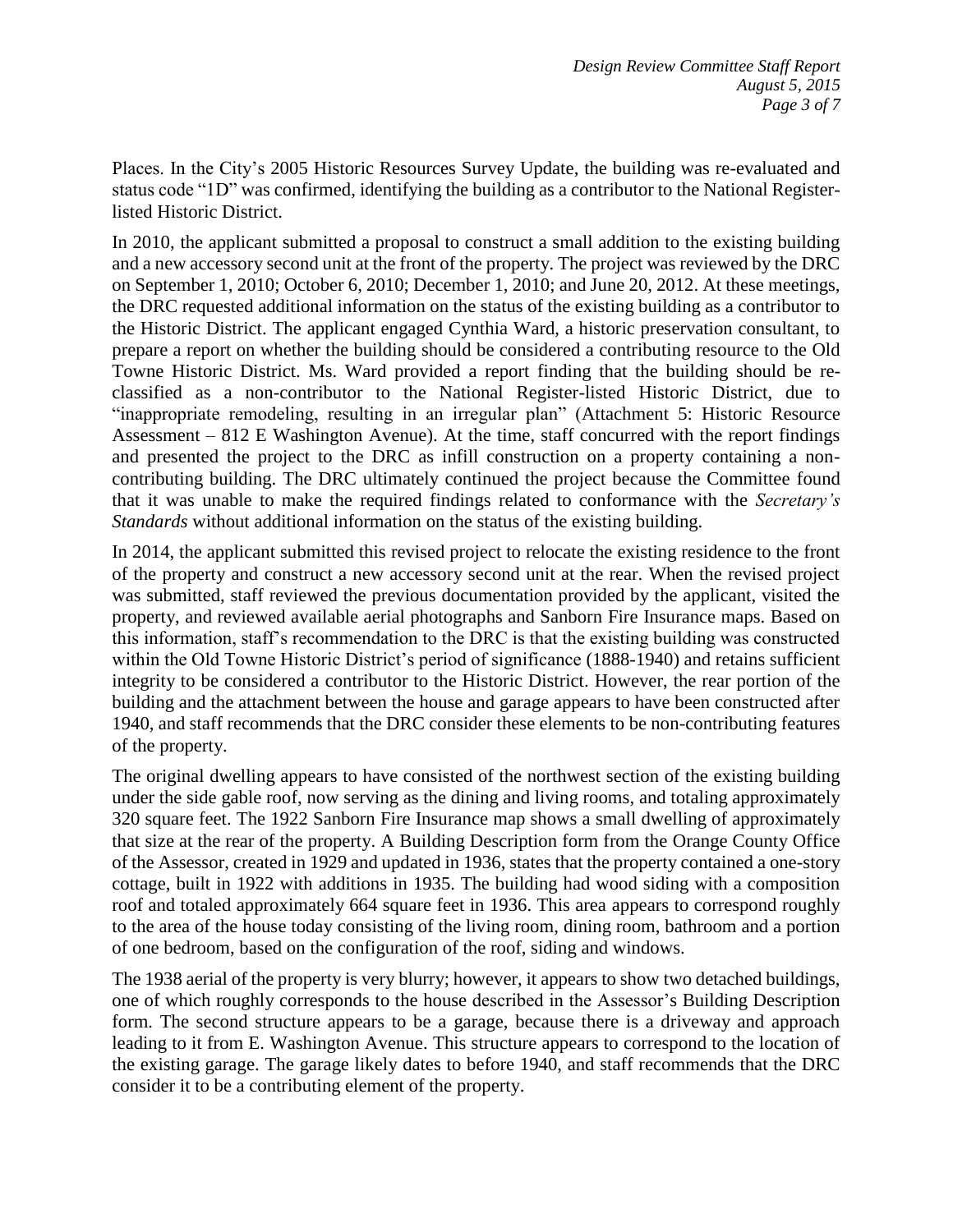The 1947 aerial photograph of the property shows a single structure with the garage connected to the house through a small shed roof. There also appears to be a rear addition to the garage, and possibly an addition to the rear of the house, which may have functioned as a service porch. The 1950 Sanborn map does not appear to have been updated after the 1922 map; it shows the 1922 outline of the house with none of the changes evident in the aerial photographs. Staff believes that it is likely that the attachment between the house and garage took place between 1938 and 1947 and may be a non-contributing element of the property.

In 1960, the Orange County Assessor created another Building Description form for appraisal of the property. The form indicates that the property contained one 696 square foot residence with four rooms and a 160 square foot garage. The floor plan on this form indicates that the structure consisted of the area that today includes the living room, dining room, kitchen and a portion of bedroom one. The utility room, the extension of bedroom one and bedroom two are not included on this form, which indicates that they were constructed after 1960. The concrete floor of the utility room also slopes away from the building, indicating that it may have initially been constructed as a covered patio, before being enclosed as habitable space. Based on the evidence above, staff recommends to the DRC that the attachment between the garage and the house, and the rear portion of the building, consisting of the utility room, a portion of bedroom one, and bedroom two are noncontributing elements of the property.

# **EXISTING AREA CONTEXT**

Surrounding properties are primarily one-story single family residences. Of the 12 properties on the south side of the 800 block of E. Washington Avenue, nine contain contributing buildings to the Old Towne Historic District, constructed between 1917 and 1928. Of the 10 properties on the north side of the block, one contains a contributing building. On the south side of the block, front yard setbacks range from 15 feet 7 inches to 27 feet 7 inches, measured from the back of sidewalk to the face of the porch.

# **EVALUATION CRITERIA**

Orange Municipal Code (OMC) Section 17.10.070 establishes the general criteria the DRC should use when reviewing the project. This section states the following:

The project shall have an internally consistent, integrated design theme, which is reflected in the following elements:

#### 1. **Architectural Features**.

- a. The architectural features shall reflect a similar design style or period.
- b. Creative building elements and identifying features should be used to create a high quality project with visual interest and an architectural style.

#### 2. **Landscape**.

- a. The type, size and location of landscape materials shall support the project's overall design concept.
- b. Landscaping shall not obstruct visibility of required addressing, nor shall it obstruct the vision of motorists or pedestrians in proximity to the site.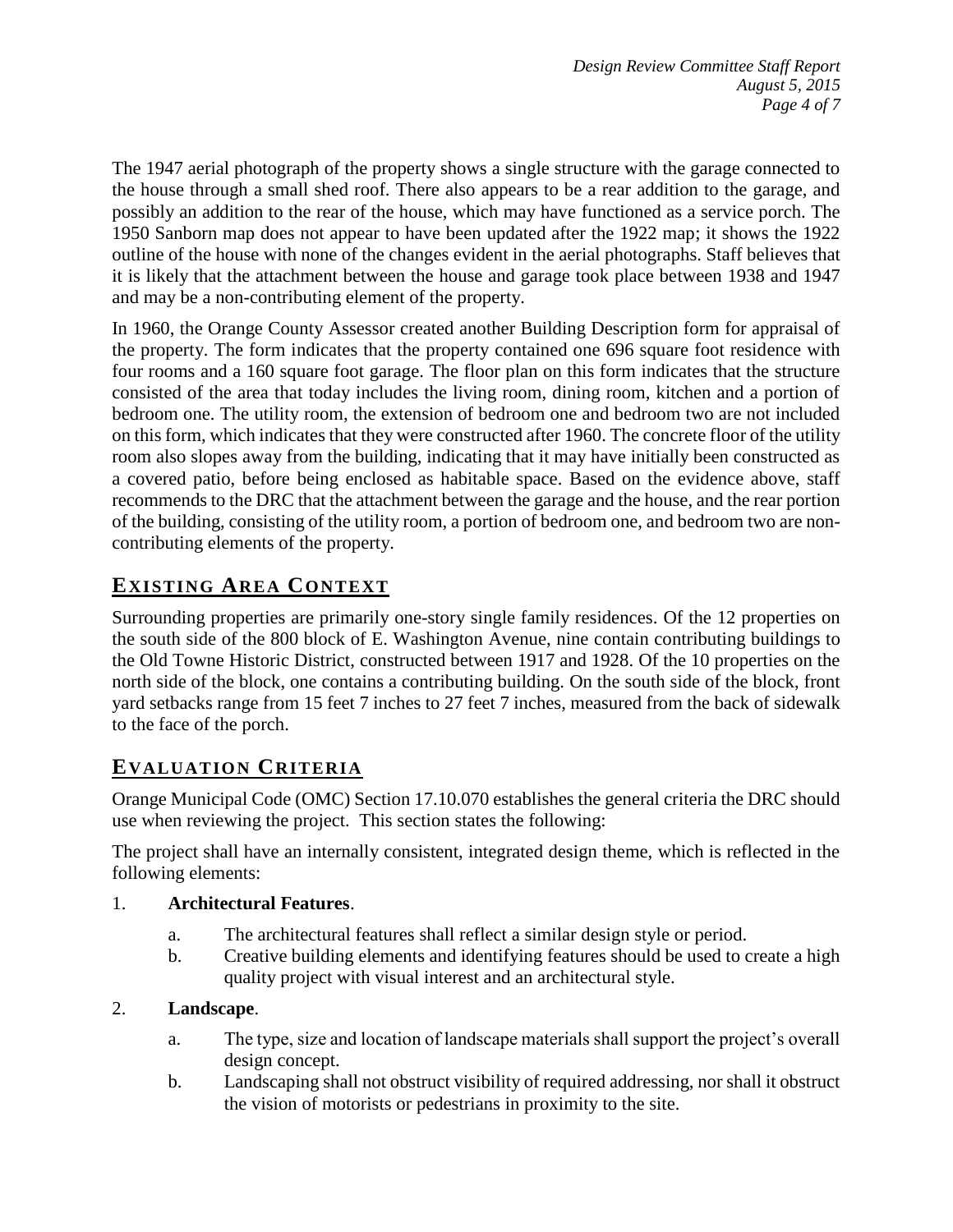- c. Landscape areas shall be provided in and around parking lots to break up the appearance of large expanses of hardscape.
- 3. **Signage**. All signage shall be compatible with the building(s) design, scale, colors, materials and lighting.
- 4. **Secondary Functional and Accessory Features**. Trash receptacles, storage and loading areas, transformers and mechanical equipment shall be screened in a manner, which is architecturally compatible with the principal building(s).

## **ANALY SIS/STATEMENT OF THE ISSUES**

#### Issue 1: Relocation of Historic Buildings

The proposed project includes separation of the attached house and garage and relocation of the house to a 20 foot front yard setback. The garage will be moved to the rear of the property with a 12 foot 8 inch rear yard setback. Under the *Secretary's Standards,* relocation of a historic building may be found to be appropriate, provided that the relocation does not destroy the historic relationships between buildings and landscape within the Historic District. From evidence available in historic photographs, it appears that the structures on the property have always been located at a front setback of approximately 66 feet with a large, open front yard. Relocation will alter this historic relationship between the buildings and the street. However, the relocation does maintain the visibility of the historic structures from the street, while allowing for additional development in the form of a small rear bedroom addition, additional garage, and accessory second unit.

The orientation of the house and garage in relation to E. Washington Avenue will remain the same, and the existing driveway will be retained and extended to serve the relocated garage. The proposed new location of the house and garage reflects the historic pattern of accessory structures behind residential properties in the Historic District; however, the proposal is an alteration to the historic site plan of this particular property. Staff requests that the DRC provide comments on the compatibility of the relocation with the character of the historic property and the Historic District as a whole, particularly as it relates to the proposed 20 foot front yard setback.

#### Issue 2: Compatibility of Addition to Historic Building

The applicant is proposing to remove the rear non-contributing additions to the building and construct a new 360 square foot addition containing a bedroom and bathroom and a 215 square foot attached one car garage. The addition will be minimally visible from the street. Construction of the addition includes reconstruction of a rear portion of the historic building to raise the existing roof plane to accommodate code required ceiling heights in one bedroom and bathroom. In keeping with the relatively utilitarian character of the existing house, the addition has simple design details. The proposed addition will be clad with wood siding with a 4 inch exposure, in contrast to the approximately 5 inch exposure of the siding on the existing historic building. The addition also has wood double-hung windows, exposed rater tails and a new composition shingle roof to match the existing house. Staff is requesting DRC comments on the compatibility of the proposed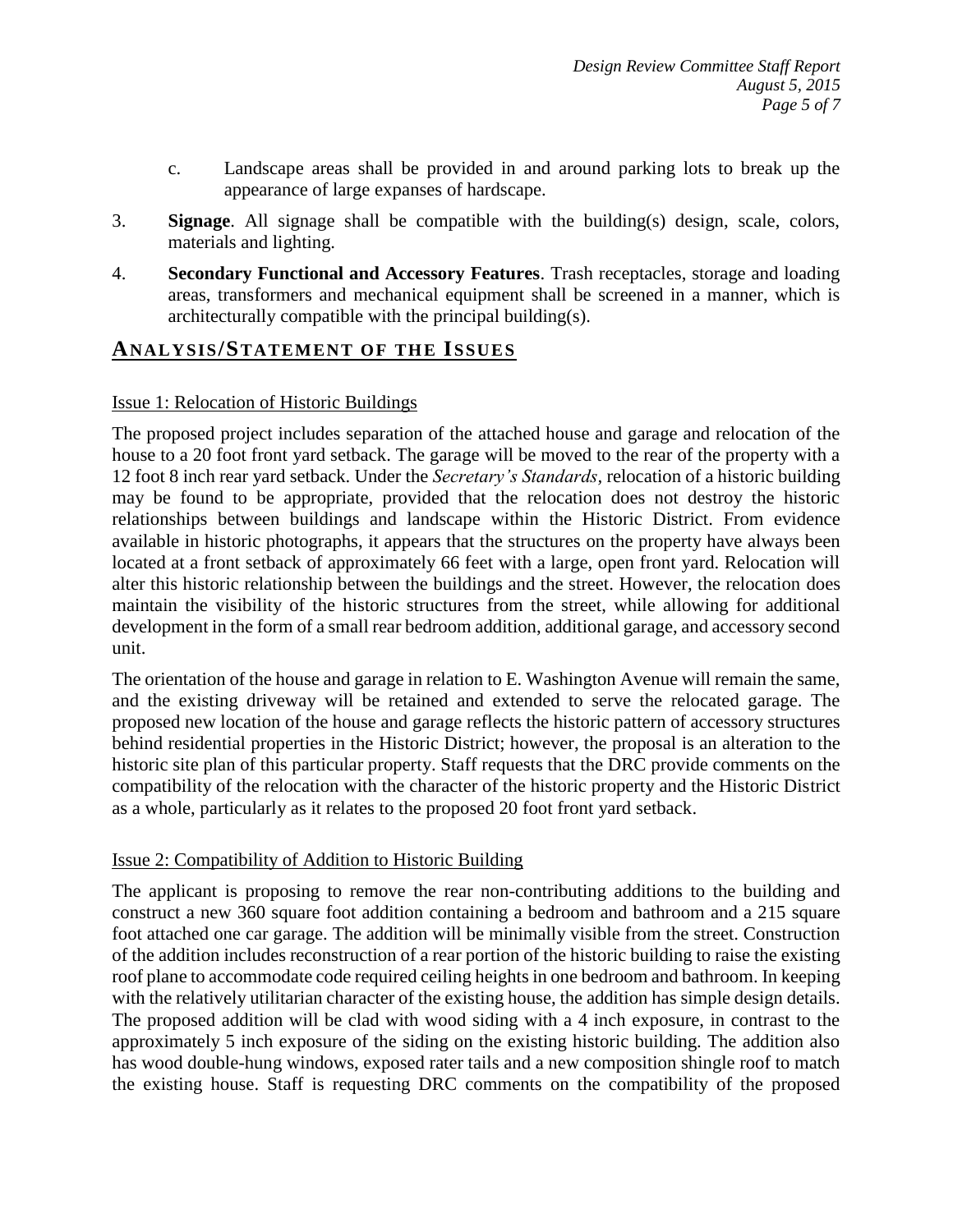addition with the historic building and the reconstruction of the rear portion of the building to raise the ceiling height to accommodate additional living space.

#### Issue 3: Compatibility of Accessory Second Unit

In general, compatible new construction in the Historic District will be subordinate to the existing historic buildings on the property, in keeping with the mass and scale of buildings in the surrounding streetscape, and will use design elements and materials that are similar to but not exactly matching elements and materials used on historic buildings. The existing building is a minimal vernacular structure with simple design elements, including wood lap siding, wood double-hung windows with wood trim and gable roof forms. The proposed new building references the design and materials of the existing house on the property and similar houses in the Historic District, with the small front porch element, wood siding with 4 inch exposure, and a decorative gable vent. The proposed aluminum clad wood windows are similar in design and operation to wood double hung windows on comparable buildings.

The proposed accessory second unit is placed behind the relocated historic residence. The ridge of the front gable roof is slightly taller than the historic building; however, it is set back approximately 95 feet from the front property line and will be minimally visible from the street. Its location in the southwest corner of the property allows retention of the driveway approach and visibility of the historic one-car garage down the driveway. At 483 square feet in size, the proposed mass and scale of the building is smaller than surrounding historic buildings and smaller than the historic residence at the front of the lot. Staff is requesting that the DRC provide comments on the compatibility of the mass, scale, design and materials of the proposed new accessory second unit.

## **ATTACHMENTS**

- 1. Vicinity Map
- 2. Site Photographs
- 3. Survey Evaluations for 812 E. Washington Avenue
	- a. 1997 National Register nomination form
	- b. 2005 Chattel, Inc. survey update
	- c. DPR 523 Form
- 4. Historic Research
	- a. 1920 Sanborn Fire Insurance Map
	- b. 1936 Orange County Assessor Building Description Form
	- c. 1938 Aerial Photograph
	- d. 1947 Aerial Photograph
	- e. 1950 Sanborn Map
	- f. 1960 OC Assessor Building Description Form
- 5. Historic Resource Assessment, prepared by Cynthia Ward, September-October 2011
- 6. DRC Minutes (September 1, 2010; October 6, 2010; December 1, 2010; and June 20, 2012)
- 7. Plans (dated June 1, 2015)